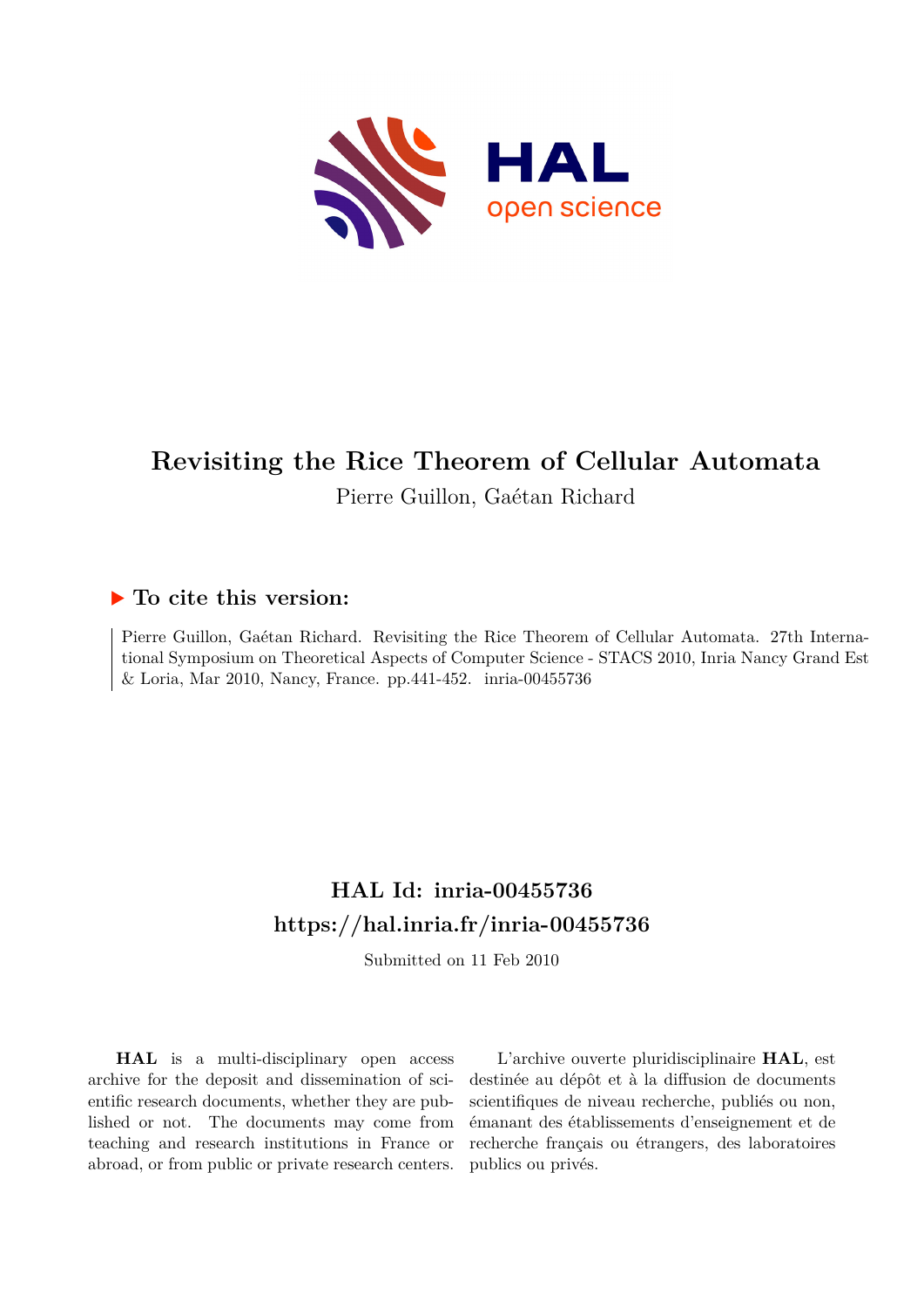## REVISITING THE RICE THEOREM OF CELLULAR AUTOMATA

PIERRE GUILLON<sup>1</sup> AND GAÉTAN RICHARD<sup>2</sup>

<sup>1</sup> DIM - CMM, UMI CNRS 2807, Universidad de Chile, Av. Blanco Encalada 2120, 8370459 Santiago, Chile

*E-mail address*: pguillon@dim.uchile.cl

 $^2$  Greyc, Université de Caen & CNRS, boulevard du Maréchal Juin, 14 000 Caen, France *E-mail address*: grichard@info.unicaen.fr

Abstract. A cellular automaton is a parallel synchronous computing model, which consists in a juxtaposition of finite automata whose state evolves according to that of their neighbors. It induces a dynamical system on the set of configurations, *i.e.* the infinite sequences of cell states. The limit set of the cellular automaton is the set of configurations which can be reached arbitrarily late in the evolution. In this paper, we prove that all properties of limit sets of cellular automata with binary-state cells are undecidable, except surjectivity. This is a refinement of the classical "Rice Theorem" that Kari proved on cellular automata with arbitrary state sets.

### Introduction

Among all results on undecidability, Rice's Theorem [Ric53] is probably one of the most important. It can be seen as stating the following: for any property on the functions computed by Turing machines, the set of corresponding machines is either trivial or undecidable. Following Church-Turing thesis, it is often thought that this result should remain true for other computational systems. It has, for instance, been extended with various restrictions to general dynamical systems [DB04], tilings [LW08] or, in a weaker form [CD04].

In this paper, we shall focus on a specific model known as cellular automata, introduced by Von Neumann [vN66]. Cellular automata are made of infinitely many cells endowed with a finite state and interacting locally and synchronously with each other. As this system does not have any way to give output, study of dynamics often uses the limit set, that consists of configurations which can appear arbitrarily late  $[Hur87, Culik IIPY89]$ . In this domain, Jarkko Kari has already proved an equivalent of Rice theorem [Kar94b] for limit set. A similar, "perpendicular", result is also known for the trace, which consists on the evolution of only one fixed cell [CG07].

On the other hand, it is known that the property of being surjective (*i.e.* having a full limit set) is decidable and not trivial for one-dimensional cellular automata [AP72]. Such

*Key words and phrases:* cellular automata, undecidability.

Thanks to the Projet Blanc ANR *Sycomore* and the Comité *ECOS-Sud*.



 c P. Guillon and G. Richard Creative Commons Attribution-NoDerivs License

*<sup>1998</sup> ACM Subject Classification:* F.1.1 Models of Computation.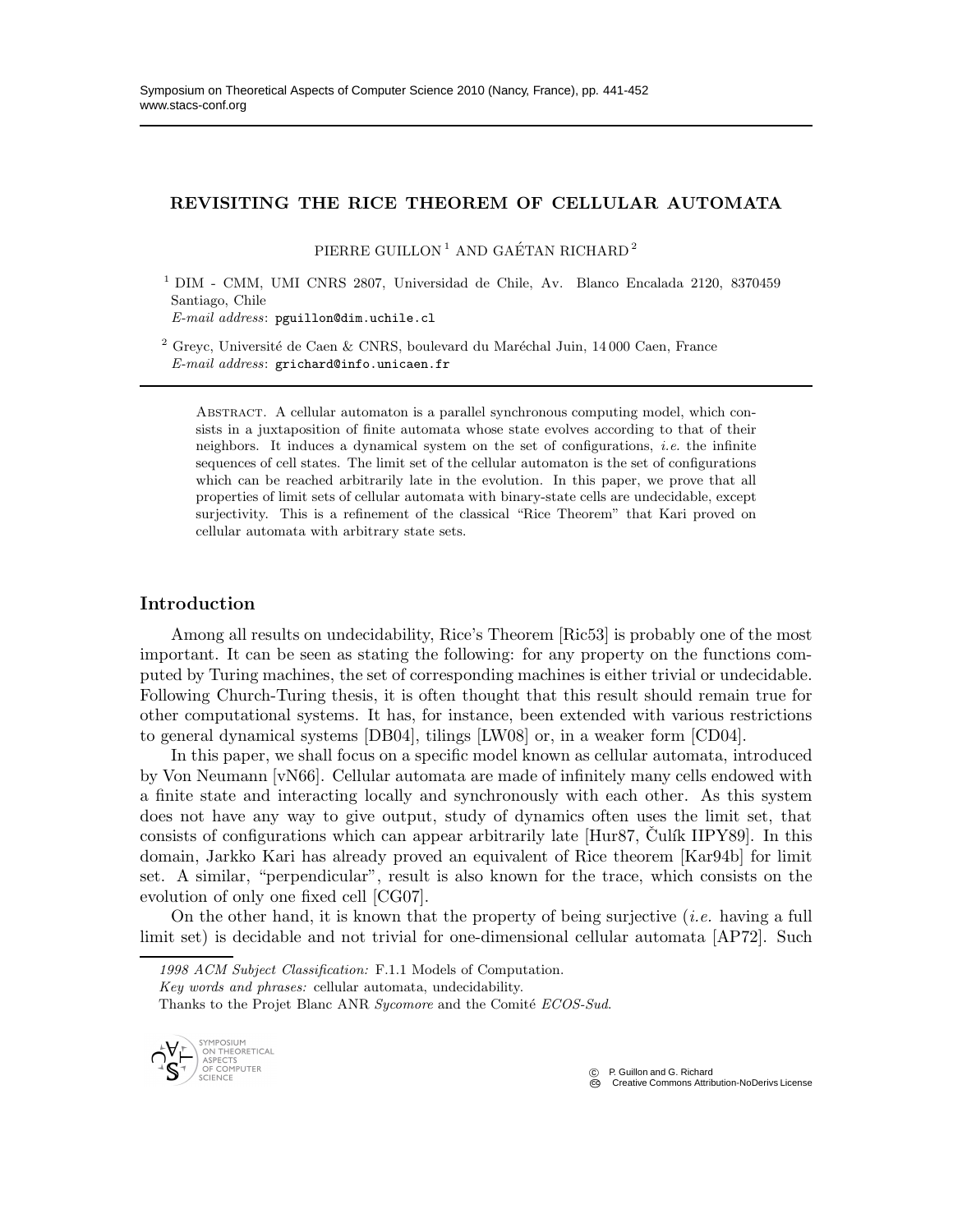a statement is not contradictory with Kari's theorem since it is not, properly speaking, a property of the limit set: a surjective CA can have the same limit set than a non-surjective one if the alphabets are distinct. Nevertheless, when fixing the alphabet, surjectivity becomes a property of the limit set. This leads to the question whether there exist other decidable properties on limit sets of cellular automata with fixed alphabet [Kar05, DFM00].

In this paper, we shall answer negatively to this question by extending the result of Kari when fixing the number of states, showing that all properties on limit sets other than surjectivity are either trivial or undecidable. Note that surjectivity is undecidable for higher dimensional cellular automata [Kar94a]. Our proofs use borders (example of similar constructions can be found in [DFV03, CFG07, Pou08]). The idea here is to restrict our study to nonsurjective cellular automata, since surjectivity is decidable. The (computable) forbidden words of the image can be used as border words.

The paper is organised as follows: first we give all the necessary definitions in Section 1 and some first properties of limit sets in Section 2. After that, we detail the core encoding of our construction in Section 3. With all this, we state the main Rice theorem in Section 4 before giving some concluding remarks in Section 5.

#### 1. Definitions

We denote the set with two elements as  $2 = \{0, 1\}$ . For any alphabet B, we denote as  $B<sup>\mathbb{Z}</sup>$  the set of *configurations* (all bi-infinite sequences over B). The length of some word  $u \in B^*$  will be noted |u|. A *uniform* word or configuration is one where a single letter appears, with repetitions. For any configuration  $x \in B^{\mathbb{Z}}$  or any word  $x \in B^*$ ,  $l, k \in \mathbb{Z}$ ,  $x_{\llbracket l, k \rrbracket}$ denotes the finite pattern  $x_l x_{l+1} \ldots x_{k-1}$ . This notation is extended to the case where  $\overline{l}$  or  $k$  is infinite.

A *cylinder* is the subset of configurations  $[u]_i = \{x \in B^{\mathbb{Z}} \mid x_{\llbracket i,i+\mid u \mid \llbracket} = u\}$  sharing the common pattern  $u \in B^*$  at position  $i \in \mathbb{Z}$ . Similarly, if  $E \subset B^k$  for some  $k \in \mathbb{N} \setminus \{0\}$ , then  $[E]_i$  will stand for the set of configurations  $x \in B^{\mathbb{Z}}$  such that  $x_{\llbracket i,i+k \rrbracket} \in E$ .

The set of configurations  $B^{\mathbb{Z}}$  is a compact metric space when endowing it with the metric induced by the Cartesian product of the discrete topology on  $B$ . In this setting, open sets correspond to unions of cylinders.

If  $b \in B$ , then we note  $\infty b^{\infty}$  the configuration consisting in a uniform bi-infinite sequence of b. If  $E \subset B^k$ , with  $k \in \mathbb{N} \setminus \{0\}$ , then we will represent the set of bi-infinite sequences of words of E as  ${}^{\infty}E^{\infty} = \left\{ x \in B^{\mathbb{Z}} \middle| \exists i \lt k, \forall j \in \mathbb{Z}, x_{\llbracket i + jk, i + (j+1)k \rrbracket} \in E \right\}.$ 

The following definition will be very helpful for future constructions: it allows to build borders so that some particular nonoverlapping zones of configurations can be recognized.

**Definition 1.1.** Let B be an alphabet and  $n \in \mathbb{N} \setminus \{0\}$ . A *strongly freezing word*  $u \in B^n$ is a word such that for all  $i \in [1, n], uB^i \cap B^i u = \emptyset$ . Equivalently,  $[u]_0 \cap [u]_i = \emptyset$ . A set  $E \subset B^n$  is *strongly freezing* if for all  $i \in [1, n[, EB^i \cap B^iE = \emptyset$ .

One first remark is that any word  $u$  can be extended to some strongly freezing word: simply take  $ub^k$ , where  $b \neq u_0$  and  $k \in \mathbb{N} \setminus \{0\}$  such that  $b^k$  does not appear in u.

The *shift*  $\sigma : B^{\mathbb{Z}} \to B^{\mathbb{Z}}$  is defined for all  $x \in B^{\mathbb{Z}}$  and  $i \in \mathbb{Z}$  by  $\sigma(x)_{i} = x_{i+1}$ .

A *subshift*  $\Sigma$  is a closed subset of  $B^{\mathbb{Z}}$  which is strongly invariant by shift, *i.e.*  $\sigma(\Sigma) = \Sigma$ . Equivalently, a subshift can be defined as the set of configurations avoiding a particular set  $L \subset B^*$  of finite patterns, called *forbidden language*:  $\{x \in B^{\mathbb{Z}} \mid \forall i \in \mathbb{Z}, \forall u \in L, x_{\llbracket i,i+\mid u \mid \llbracket} \neq u\}.$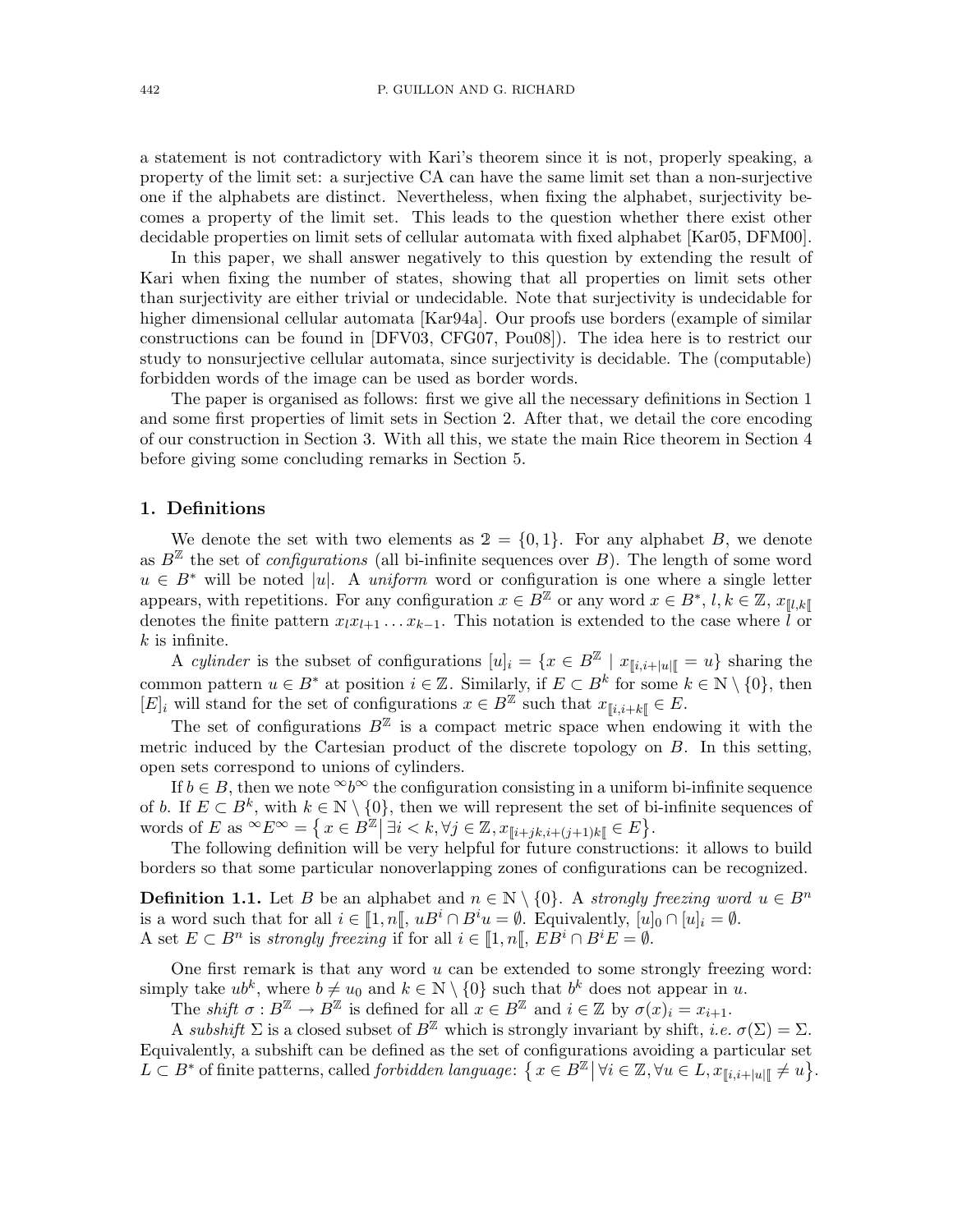If the forbidden language L can be taken finite, then we say that  $\Sigma$  is *of finite type*; if it is empty it is the *full shift*. A subshift of finite type has *order*  $k \in \mathbb{N} \setminus \{0\}$  if it admits a forbidden language  $L \subset B^k$  containing only words of length  $k$  — or equivalently, of length at most k.

For any subshift  $\Sigma$  and  $-\infty \leq l \leq m \leq +\infty$ , denote  $\mathcal{L}_{[l,m]}(\Sigma) = \{x_{[l,m]} | x \in \Sigma\}.$ Note that, when  $l - m$  is finite, it only depends on this difference, justifying the definition  $\mathcal{L}_k(\Sigma) = \mathcal{L}_{\llbracket 0,k\rrbracket}(\Sigma)$  for  $k \in \mathbb{N}$ . We note  $\mathcal{L}(\Sigma) = \bigcup_{k \in \mathbb{N}} \mathcal{L}_k(\Sigma) = \{x_{\llbracket l,m\rrbracket} \mid x \in \Sigma, l,m \in \mathbb{Z}\}\)$  the language of the subshift  $\Sigma$ .

**Definition 1.2.** A (one-dimensional) *cellular automaton* is a triplet  $(B, r, f)$  where B is a finite *alphabet* (or state set),  $r \in \mathbb{N}$  is the neighborhood *radius* and  $\hat{f}: B^{2r+1} \to B$  is the *local transition function*.

A cellular automaton acts on elements of  $B<sup>\mathbb{Z}</sup>$  (called *configurations*) by synchronous and uniform application of the local transition function, inducing the *global transition function*  $F: B^{\mathbb{Z}} \to B^{\mathbb{Z}}$ , formally defined for all  $x \in B^{\mathbb{Z}}$  and  $i \in \mathbb{Z}$  by  $F(x)_i = f(x_{i-r}, x_{i-r+1}, \ldots, x_{i+r})$ . We will assimilate the cellular automaton with its global function.

It is easy to see that any cellular automaton commutes with the shift. In a more general way, Curtis, Hedlund and Lyndon proved that cellular automata correspond exactly to continuous self-maps of  $B^{\mathbb{Z}}$  which commute whith the shift [Hed69].

Note that a local rule  $f : B^{2r+1} \to B$  can be extended in  $f : B^* \to B^*$  by  $f(u) =$  $f(u_{\llbracket 0, 2r+1 \rrbracket}) \ldots f(u_{\llbracket |u| - 2r-1, |u| \llbracket}).$ 

A *partial cellular automaton* is the restriction of the global function of some cellular automaton to some subshift of finite type  $\Sigma$ . Note that it can be defined from an alphabet B, a radius  $r \in \mathbb{N}$  and a local rule  $f : \mathcal{L}_{2r+1}(\Sigma) \to B$ .

For a cellular automaton  $(B, r, f)$ , a state  $b \in B$  is said to be *quiescent* if  $f(b^{2r+1}) = b$ . It is said to be *spreading* if  $f(u) = b$  whenever the letter b appears in the word u.

Note that if F is a cellular automaton on alphabet B, then  $F(B^{\mathbb{Z}})$  is a subshift. In particular, either F is surjective, or  $F(B^{\mathbb{Z}})$  admits (at least) a forbidden pattern. It is easy to see that if  $j \in \mathbb{N} \setminus \{0\}$ , then  $F^j$  is also a cellular automaton, and the subshift  $F^j(B^{\mathbb{Z}})$  is included in  $F^{j-1}(B^{\mathbb{Z}})$ .

The evolution being parallel and synchronous, we can see that the image of any uniform configuration remains uniform. The set of uniform configuration is then a finite subsystem, with an ultimate period  $p \leq |B|$ . In particular,  $F<sup>p</sup>$  admits some quiescent state.

Definition 1.3. The *limit set* of a cellular automaton F is the set

$$
\Omega_F=\bigcap_{j\in\mathbb{N}}F^j(B^\mathbb{Z})
$$

of the configurations that can be reached arbitrarily late.

From the remark above, the limit set of the cellular automaton  $F$  always contains (at least) one uniform configuration. It is closed, and strongly invariant by  $F$ . More precisely, the restriction of F over  $\Omega_F$  is its maximal surjective subsystem. In particular, F is surjective if and only if  $\Omega_F = B^{\mathbb{Z}}$ .

Moreover, it can be seen from the definition that  $\Omega_F = \Omega_{F^k}$ : the configurations that can be reached arbitrarily late are the same.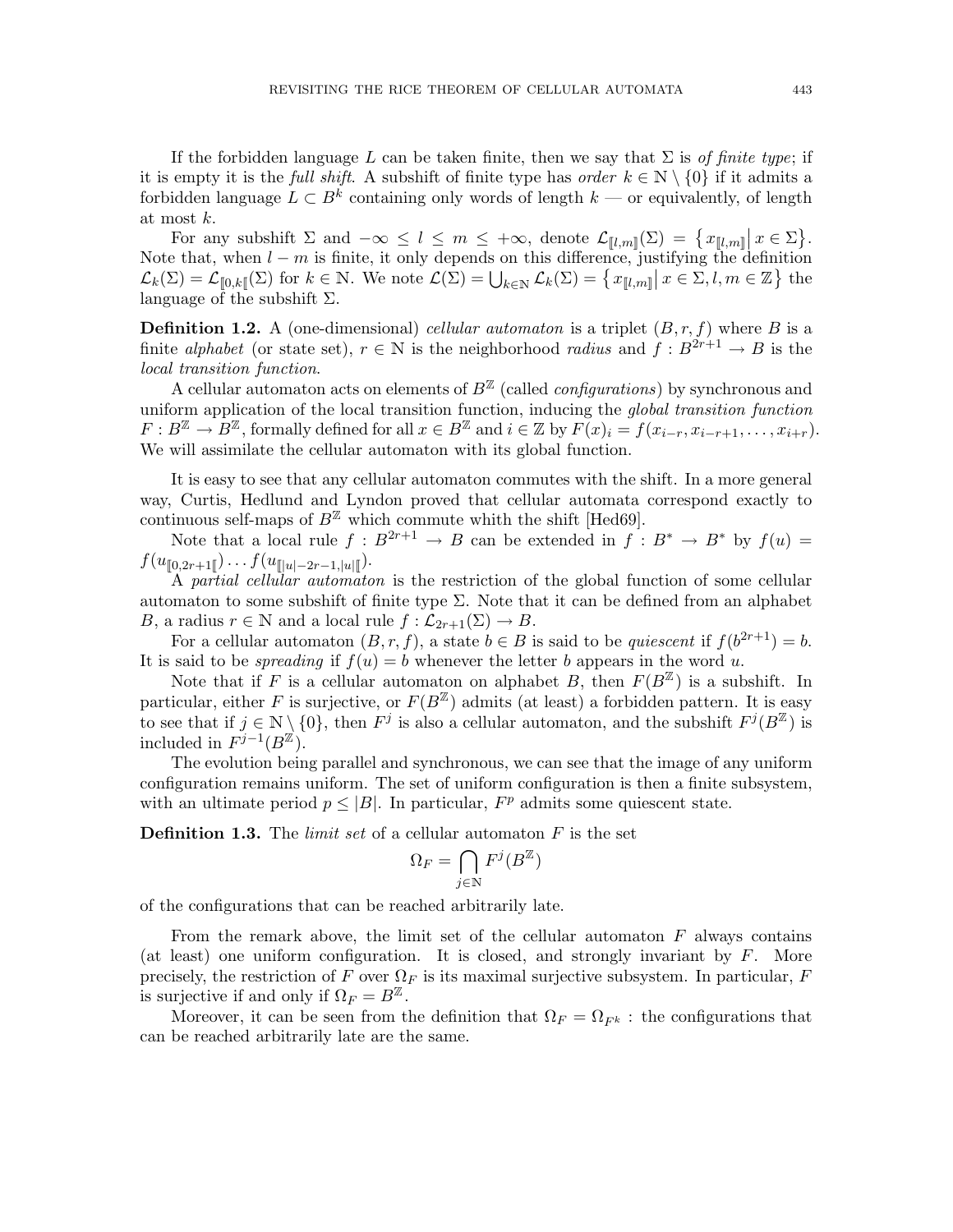#### 2. Preliminary results

In this section, we shall recall some classical results that will be needed in the proof.

The "Firing Squad" is a problem on algorithmics over cellular automata, introduced in 1964 by Moore and Myhill in [Moo64]: the goal is to synchronize cells of arbitrarily wide zones so that they all take the same given state at the same time. It led to different solutions (see [Maz96]); when dealing with infinitely many cells, we obtain that it is possible to make them get this state arbitrarily late in time, and Kari's theorem was the first extrinsic purpose to this construction; we will reuse it as it was claimed.

Proposition 2.1 ([Kar94b]). *There exist some cellular automaton* S *on some alphabet* B *and some states*  $\kappa, \gamma \in B$ *, with*  $\kappa$  *spreading, such that:* 

- (1) For any  $J \in \mathbb{N}$ , there is some configuration  $z \in B^{\mathbb{Z}}$  such that  $F^{J}(z) = \infty \gamma^{\infty}$  and  $\forall i \in \mathbb{Z}, j < J, F^j(z)_i \neq \gamma;$
- $(2) \ \Omega_S \cap [\gamma]_0 \subset \{\kappa, \gamma\}^{\mathbb{Z}}$ .

To prove the undecidability of some property, we need to reduce to it some other property which is already known to be undecidable. It is classical to reduce the nilpotency problem, which was proved undecidable in [Kar92]. This proof reduced some tiling problem to the nilpotency, but actually, the CA involved all admitted some spreading state. Hence the following stronger result can be derived directly.

Theorem 2.2. *The problem*

Instance: *a cellular automaton* N *with some spreading state* θ*.* Question: *is* N *nilpotent?*

*is undecidable.*

The restriction to cellular automata with spreading state is very convenient to allow constructions of products of cellular automata, thanks to the following result (see for instance [CG07] for a simple proof).

Proposition 2.3. *A cellular automaton* N *on some alphabet* A *with some spreading state*  $\theta \in A$  *is nilpotent if and only if*  $\forall x \in A^{\mathbb{Z}}, \exists i \in \mathbb{Z}, j \in \mathbb{N}, N^{j}(x)_{i} = \theta$ .

#### 3. Binary simulation

The main construction in Kari's proof is based on a simultaneous simulation of several cellular automata thanks to some complex alphabet. In order to keep a fixed alphabet, we now need to encode additionnal information into binary configurations. This can be done thanks to the fact that one of the cellular automata is assumed to be non-surjective. The non-reachable portions of configurations can be used for the complex encodings.

**Lemma 3.1.** Let C be an alphabet,  $\Sigma$  a subshift on alphabet 2 distinct from  $2^{\mathbb{Z}}$ . Then we *can build some strongly freezing language*  $E \subset 2^k \setminus \mathcal{L}_k(\Sigma)$ *, with*  $k \in \mathbb{N} \setminus \{0\}$ *, and some bijection*  $\xi : \mathcal{L}_k(\Sigma) \times C \to E$ .

*Proof.* The basic idea is to use the space outside  $\Sigma$  to compress the word of  $\mathcal{L}(\Sigma)$  and make space for the additional information  $v \in C$ . However, to construct it freezing, we shall compress only the second half on the word. Let u be a forbidden pattern for  $\Sigma$ . Should we extend it as stated before, we can suppose that it is strongly freezing. Should we rename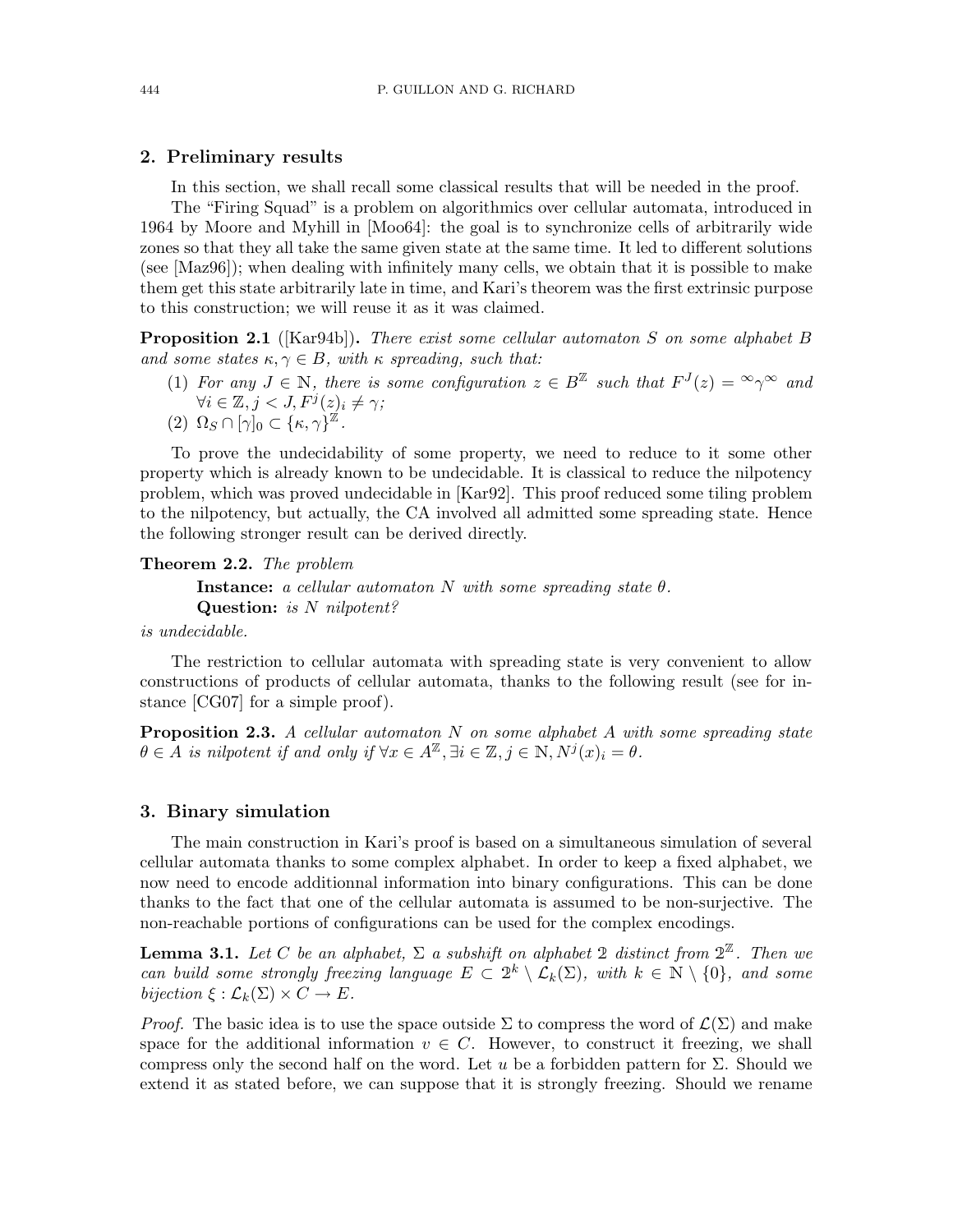the letters, we can suppose that  $C \subset 2^l$ , with  $l \in \mathbb{N} \setminus \{0\}$ . As a subset of  $(2^{|u|} \setminus \{u\})^m$ ,  $\mathcal{L}_{m|u|}(\Sigma)$  has cardinal less than  $(2^{|u|}-1)^m$ , and admits thus a bijection  $\tilde{\xi}$  from  $\mathcal{L}_{m|u|}(\Sigma)$ onto some subset of  $2^n$  whenever  $2^n \ge (2^{|u|} - 1)^m$ . Let us take  $m \ge \frac{2^{|u|} + l}{|u| - \log(2^{|u|} - 1)}$  and  $n = m|u| - 2|u| - l$ . We now take  $k = 2m|u|$  and define  $\xi : (z, v) \mapsto uz_{[\![ 0,m]\!] u[\![} \tilde{\xi}(z_{[\![m]\!] u],k[\![}) vu$ (see Fig. 1) and  $E = \xi(\mathcal{L}_k(\Sigma) \times C)$ .



Figure 1: Encoding into strongly freezing alphabet

Now let  $w \in E2^i \cap 2^iE$  with  $1 \leq i < k$ . Note that  $w_{\llbracket i,i+\llbracket u \rrbracket} = u$ . But we also have  $u = w_{\llbracket 0, |u|\llbracket} = w_{\llbracket k - |u|, k\llbracket}$  and u is strongly freezing, so  $|u| \leq i < k - 2 |u|$ . Moreover,  $w_{\llbracket |u|,(m+1)|u|\llbracket}$  is in  $\mathcal{L}_{m|u|}(\Sigma)$  and therefore does not contain the pattern u. Hence  $i > m |u|$ . Similarly,  $w_{\llbracket i + |u|, i + (m+1)|u|\llbracket}$  cannot contain the pattern u, so  $k - |u| \notin [i + |u|, i + m |u|\llbracket$ , *i.e.*  $i > k - 2 |u|$ , which gives a contradiction.  $\blacksquare$ 

The language E will then be used as a particular alphabet, over which we can build configurations in  $E^{\mathbb{Z}}$ . This full shift can be more or less seen – up to a short initial shift – as the system  $({}^{\infty}E^{\infty}, \sigma^k)$ , but must not be confused with the subshift  $({}^{\infty}E^{\infty}, \sigma)$  over 2. The key point in that construction is that the inclusion of the information of another shift can be done by a constant-space simulation:  $\Sigma$  and  $C^{\mathbb{Z}}$  are, in an independent way, factors of respectively  $({}^{\infty}E^{\infty}, \sigma)$  and of  $E^{\mathbb{Z}}$  – or, thanks to freezingness, of  $({}^{\infty}E^{\infty}, \sigma^k)$ . This could not be done in the absence of any forbidden word  $u$ .

Given some partial cellular automaton G on some subshift of finite type  $\Sigma$ , some cellular automata N and S on alphabets  $A \ni \theta$  and  $B \ni \gamma, \kappa$ . Considering  $C = A \times B$ , we can build  $E, k, \xi$  as in Lemma 3.1. As a local rule of radius 1, and with a little abuse of notation corresponding to commuting the products,  $\xi$  can be extended to injections  $\xi : \mathcal{L}_{ik}(\Sigma) \times A^i \times B^i \to E^i$ . Let  $\delta_G$ ,  $\delta_N$  and  $\delta_S$  be the local rules of G, N and S, and assume, without loss of generality, that  $S$  and  $N$  have same radius  $r_S$  and that  $G$  has radius  $r_G < r_S k$ . Define some cellular automaton  $\Delta_{G,N,S}$  of radius  $r = (r_S + 1)k - 1$  and local rule  $\delta: 2^{2r+1} \to 2$  defined as: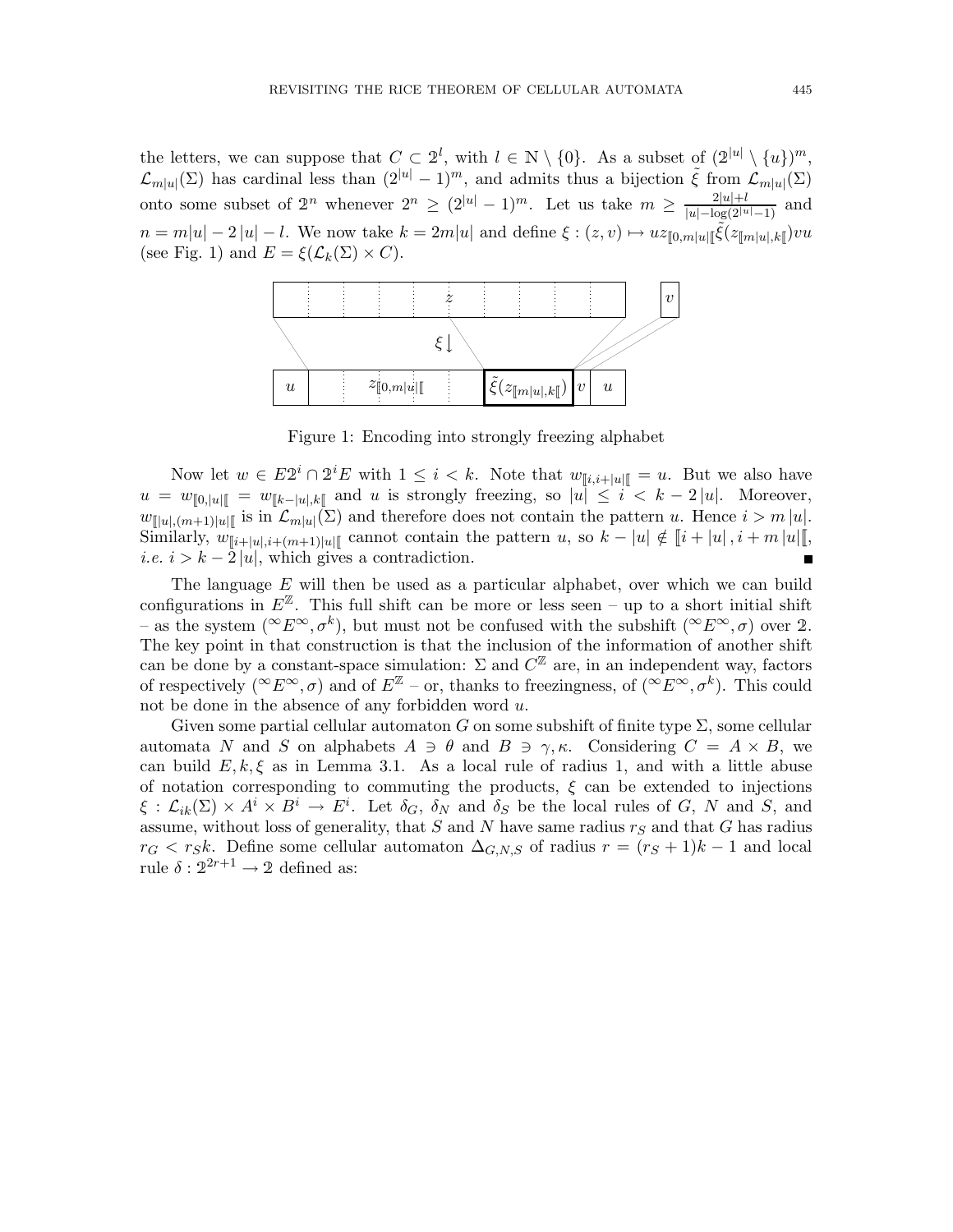$$
\delta_G(y_{\llbracket r-r_G, r+r_G \rrbracket}) \qquad \text{if } y \in \mathcal{L}_{(2r+1)}(\Sigma) \tag{1}
$$
\n
$$
z_i \qquad \text{if } \begin{cases} y \in 2^i E^{rs} \xi(z, v, \gamma) E^{rs} 2^{k-1-i} \\ 0 \le i < k, z \in \mathcal{L}_k(\Sigma), v \in A \end{cases} \tag{2}
$$

$$
\delta(y) = \begin{vmatrix}\n\delta(y) = \n\end{vmatrix} \xi(z, \delta_N(v), \delta_S(w))_i & \text{if } \begin{cases}\ny \in 2^i \xi(z, v, w) 2^{k-1-i} \\
0 \le i < k, z \in \mathcal{L}_{(2rs+1)k}(\Sigma) \\
v \in A^{rs} \times A \setminus \{\theta\} \times A^{rs} \\
w \in B^{rs} \times B \setminus \{\gamma, \kappa\} \times B^{rs}\n\end{cases} (3)
$$
\n
$$
0 & \text{otherwise} \tag{4}
$$

This rule is well-defined since the freezingness of  $E$  imposes the unicity of  $i$  in the cases (2) and (3). Intuitively, the constructed automaton behaves as G on  $\Sigma$  (1) and uses the freezing alphabet to simulate both automata  $N$  and  $S$  while keeping "compressed" an element of  $\Sigma$  (3). This element is uncompressed when automaton S reaches state  $\gamma$ (2). When N reaches state  $\theta$ , S reaches state  $\kappa$  or when the encoding is invalid, the local transition goes to 0 (4).

Through the end of the section, the cellular automaton S will be a Firing Squad solution as built in Proposition 2.1. This will allow to make any configuration of  $\Sigma$  appear arbitrarily late during the evolution, since before the synchronization of S, the configuration of  $\Sigma$  will not be altered.

We will also assume that  $\theta$  is a spreading state for the cellular automaton N. Intuitively, we wonder if  $N$  is nilpotent, and show that we can get an answer if we assume that some property over  $\Delta_{G,N,S}$  is decidable.

Finally, we assume that the domain  $\Sigma$  of G is the subshift of finite type avoiding a single forbidden pattern u (of length less than k) such that  $u_0 \neq 0 \neq u_{|u|-1}$ . This last property allows that  $0^*\mathcal{L}(\Sigma) \subset \mathcal{L}(\Sigma)$  and  $\mathcal{L}(\Sigma)0^* \subset \mathcal{L}(\Sigma)$ .

The following lemma shows that the non-encoding patterns will give words in  $\Sigma$  after one evolution step.

**Lemma 3.2.** Let x be such that  $\Delta_{G,N,S}(x) \in [u]_0$ . Then there is some  $i \in [-k,0]$  such that  $x \in [E^{2r_S+1}]_{i-rSK}.$ 

*Proof.*

- If case (4) of the rule is applied to x in cell 0, then  $\Delta_{G, N, S}(x)_0 = 0 \neq u_0$ , hence  $\Delta_{G,N,S}(x) \notin [u]_0.$
- If case (1) is applied to x in all cells of  $[0, k]$ , then  $\Delta_{G, N, S}(x)_{[0, k]} \in [\mathcal{L}_k(\Sigma)]_0$ , hence  $\Delta_{G.N.S}(x) \notin [u]_0.$
- If x applies case (1) in cell 0, but there exists some  $i \in [0, k]$  (say minimal) which applies some other rule. This means that the neighborhood  $x_{\llbracket i-1-r,i-1+r \rrbracket}$  is in  $\mathcal{L}_{2r+1}(\Sigma)$  whilst the neighborhood  $x_{\llbracket i-r,i+r \rrbracket}$  is not, *i.e.*  $x \in [u]_{i+r-|u|}$ . As a result, all cells of  $\llbracket i, k \rrbracket$  (and many more) will see a non-homogeneous neighborhood and apply (4).  $x_{\llbracket 0,k\rrbracket} \in \mathcal{L}_i(\Sigma) 0^{k-i} \subset \mathcal{L}_k(\Sigma)$ , hence  $\Delta_{G,N,S}(x) \notin [u]_0$ .

 $\blacksquare$ 

• If x applies either  $(2)$  or  $(3)$  in cell 0, then we get the result.

The following lemma completes the previous one: not only cannot  $u$  appear from scratch, but no encoding pattern can appear from a non-encoding pattern.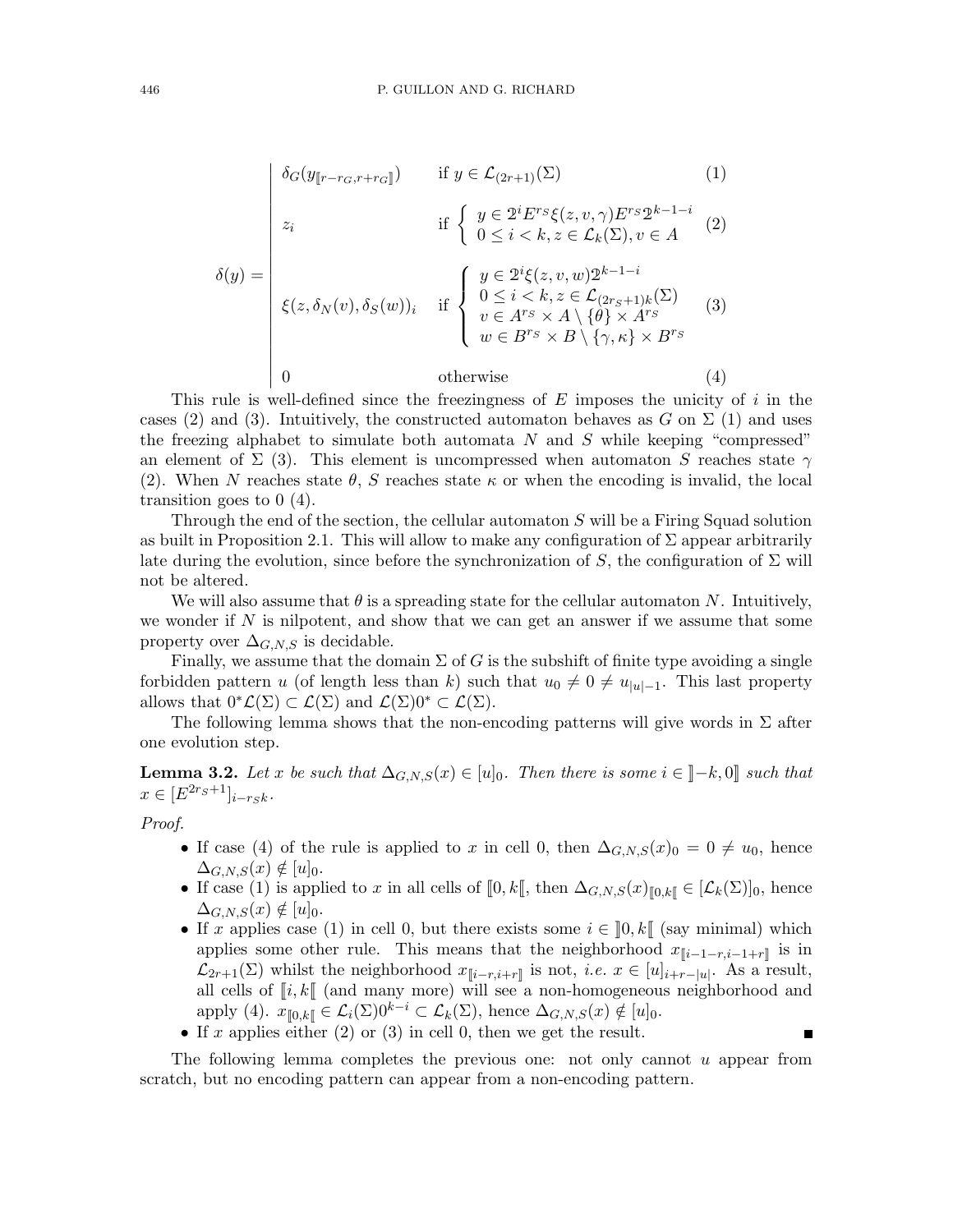**Lemma 3.3.** Let x be such that  $\Delta_{G,N,S}(x) \in [E]_0$ . Then  $x \in [E^{2r_S+1}]_{-r_Sk}$ .

*Proof.*

- If case (3) of the rule is applied in some cell  $j \in [0, k]$ , then  $\Delta_{G,N,S}(x) \in [E]_{j-i}$  for some  $j \in [0, k]$ . E being freezing, we get  $\Delta_{G,N,S}(x) \in [E]_0$ .
- Since all words of E contain some occurrence of u, Lemma 3.2 gives some  $i \in$  $\llbracket -k, k - |u| \rrbracket$  such that  $x_{\llbracket i-r_Sk, i+(r_S+1)k \rrbracket} = \xi(z, v, w)$ , for some  $z \in \mathcal{L}_{(2r_S+1)k}(\Sigma), v \in$  $A^{2r_S+1}, w \in B^{2r_S+1}$ . Assume that  $i \geq 0$  – the symmetric case is similar. If the previous point does not occur, then case (2) is applied to cells of  $\lbrack i, i + k \rbrack$ , and either case (2) or case (3) to cells of  $[i - k, i]$ . Since  $0^k \mathcal{L}_k(\Sigma) \subset \mathcal{L}_{2k}(\Sigma)$ , both cases imply that  $\Delta_{G,N,S}(x)_{\llbracket i-k,i+k \rrbracket} \in \mathcal{L}_{2k}(\Sigma)$ . This contradicts the assumption that  $\Delta_{G,N,S}(x)_{\llbracket 0,k\rrbracket} \in E.$

To study more in details the limit set of the constructed automaton, let us first consider the set

$$
\Lambda = \bigcup_{\substack{0 \le i < k \\ -\infty \le l < m \le +\infty}} \left\{ x \in 2^{\mathbb{Z}} \, \middle| \, x_{\llbracket i+lk, i+mk \rrbracket} \in E^{m-l} \text{ and } \forall j \notin \llbracket i+lk, i+mk \rrbracket, x_j = 0 \right\}
$$

of configurations or pieces of configurations of  $\infty E^{\infty}$  surrounded by 0. Note that this set does not depend on  $G$  – only on the subshift  $\Sigma$ . These partially encoding configurations correspond exactly to those of the limit set of our cellular automaton which are not in  $\Sigma$ , as proved below.

# Lemma 3.4.  $\Omega_{\Delta_{GNS}} \subset \Sigma \cup \Lambda$ .

*Proof.* From Lemma 3.2, the image of the subshift which avoids all patterns of E is included in Σ, which itself is invariant. By shift-invariance, it is thus sufficient to prove that  $\Omega_{\Delta_{G,N,S}} \cap$  $[E]_0 \subset \Lambda$ . One can remark that the patterns of  $\{v \in E2^k 2^* | v_{\llbracket k, 2k \rrbracket} \notin E \text{ and } v_{\llbracket k, 2k \rrbracket} \neq 0^k \}$ are forbidden in the image  $\Delta_{G,N,S}(2^{\mathbb{Z}})$ . Indeed, if you apply case (3) of the rule in some cell and another one in another cell, then between these two cells there will be at least a range of k cells seeing a non-homogeneous neighborhood and applying case (4). By induction on  $n \geq$ 1, we can prove that the patterns of  $\{v \in E2^{nk}2^* | v_{\llbracket k,2k \rrbracket} \notin E \text{ and } v_{\llbracket k,2k+n-1 \rrbracket} \neq 0^{k+n-1}\}$ are forbidden in  $\Delta_{G,N,S}^n(2^{\mathbb{Z}})$ , since at least the  $r_S$  extremal encoding patterns of E disappears at each step, whereas the non-zero patterns of  $\Sigma$  can spread only by  $r_G < r_S k$  cells every step. In the limit, we obtain that all configurations of  $\Omega_{\Delta_{G,N,S}}$  containing a pattern of  $E$  are in  $\Lambda$ .

In the case where  $N$  is nilpotent, we can see that the second part of the limit set is empty, and therefore we obtain the limit set of the original cellular automaton G.

# **Lemma 3.5.** *If* N *is nilpotent, then*  $\Omega_{\Delta_{G.N.S}} = \Omega_G$ .

*Proof.* From Lemma 3.4 and the fact that  $(\Delta_{G,N,S})_{\vert\Sigma} = G_{\vert\Sigma}$ , it is sufficient to prove the emptyness of  $\Omega_{\Delta_{G,N,S}} \cap \Lambda$ . Let  $x \in \Omega_{\Delta_{G,N,S}} \cap [E]_0$  and  $J \in \mathbb{N}$ . There exists  $y^J \in 2^{\mathbb{Z}}$  such that  $\Delta_{G,N,S}^J(y^J) = x$ . Applying inductively Lemma 3.3, we obtain that  $y_{\llbracket -J_{TS}k, (J_{TS}+1)k \rrbracket}^J \in$  $E^{2Jr_S+1}$ . By compactness, there is some configuration y such that for any  $i \in \mathbb{Z}$  and any  $j \in \mathbb{N}, F^{j}(y)_{\Vert ik,(i+1)k\Vert} \in E.$  Clearly, in the successive evolution step from y, case (3) of the local rule is always applied, which implies that there is a configuration in  $A^{\mathbb{Z}}$  in the evolution of which  $\theta$  never appears, hence contradicting the nilpotency of N.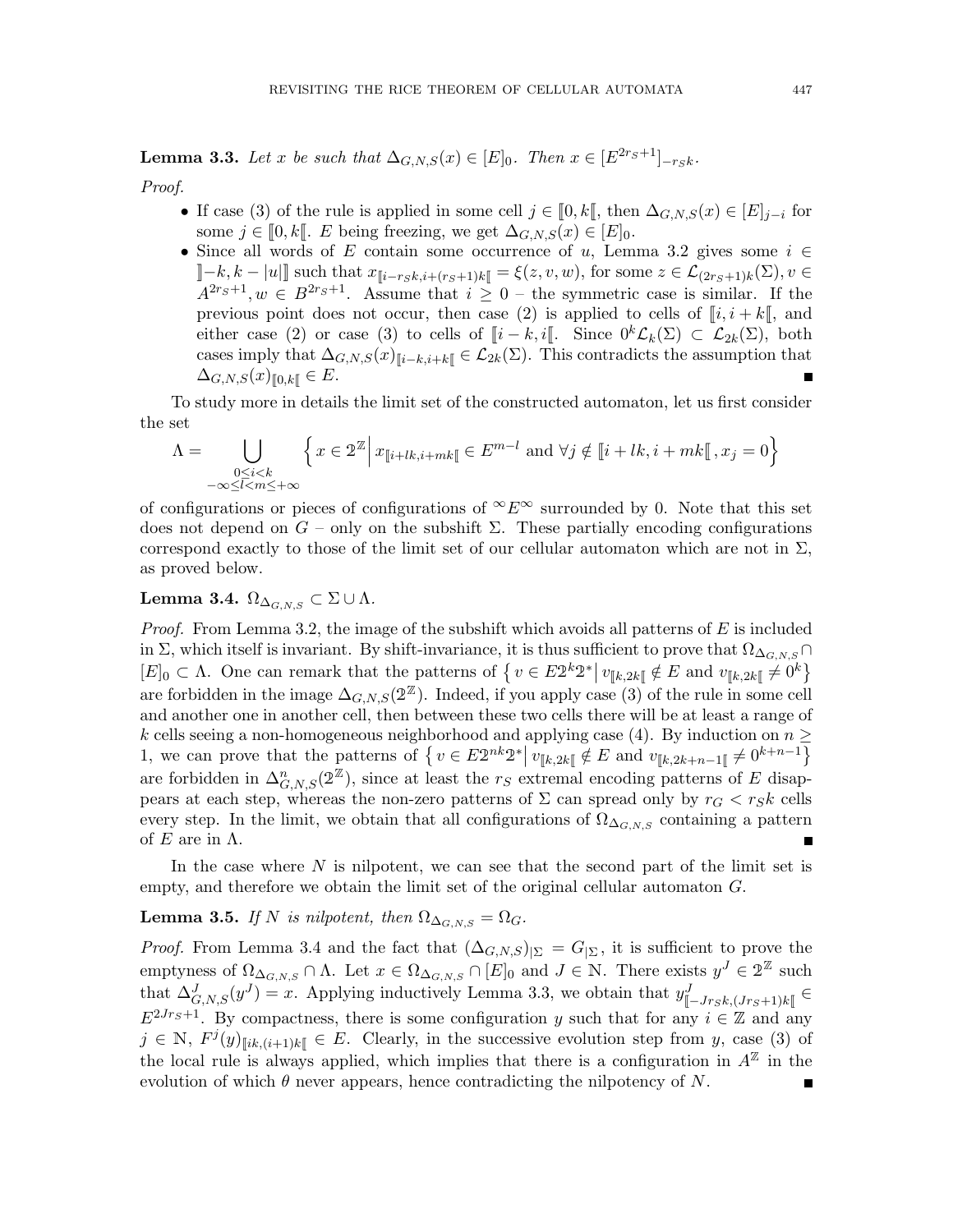When  $N$  is not nilpotent, we can see that there is a way to let the Firing Squad inject any configurations of  $\Sigma$  at any time, hiding the action of G: the limit set does not depend on G.

**Lemma 3.6.** *If* N *is not nilpotent, then*  $\Sigma \subset \Omega_{\Delta_{G.N.S}}$ .

*Proof.* Let  $x \in \Sigma$ . From Proposition 2.3, there is some configuration  $y \in A^{\mathbb{Z}}$  such that for any  $i \in \mathbb{Z}$  and any  $j \in \mathbb{N}$ ,  $N^j(x)_i \neq \theta$ . Let  $J \in \mathbb{N} \setminus \{0\}$ . From Proposition 2.1, there is some configuration  $z \in B^{\mathbb{Z}}$  such that  $F^{J-1}(z) = \infty_{\gamma} \infty$  and for any  $j < J - 1$ ,  $F^{j}(z) \notin {\gamma, \kappa}$ (since  $\kappa$  is spreading). Consider now the configuration  $\tilde{x}$  defined by  $\forall i \in \mathbb{Z}, \tilde{x}_{\lceil i k,(i+1)k \rceil} =$  $\xi(x_{\llbracket ik,(i+1)k\rrbracket},y_i,z_i)$ . By a quick induction on  $j < J$ , we can see that for any cell  $i \in \mathbb{Z}$ , only case (3) of the local rule is used, and  $\Delta_{G,N,S}(\tilde{x})_{\llbracket ik,(i+1)k\rrbracket} = \xi(x_{\llbracket ik,(i+1)k\rrbracket}, N^j(y)_i, S^j(z)_i)$ . At time J, since  $N^{J-1}(y)_i = \gamma$ , the second part of the rule is applied and  $\Delta_{G,N,S}(\tilde{x})_{\llbracket ik,(i+1)k\rrbracket} =$  $x_{\llbracket ik,(i+1)k \rrbracket}$ . As a result,  $x \in \bigcap_{J \in \mathbb{N} \setminus \{0\}} \Delta^J_{G,N,S}(2^{\mathbb{Z}})$ .  $\blacksquare$ 

#### 4. Rice Theorem

The construction of the previous section allows us to separate the cases whether  $N$  is nilpotent in the same time as we separate properties of the limit set.

Lemma 4.1. *For any nontrivial property* P *over the limit sets of nonsurjective cellular automata on* 2*, there exist two cellular automata*  $G_0, G_1$  *on alphabet* 2 *sharing the same quiescent state*  $q \in 2$ *, and such that*  $\Omega_{G_0} \in \mathcal{P}, \Omega_{G_1} \notin \mathcal{P}$ *.* 

*Proof.* Take any nonsurjective cellular automaton M on 2 which has both 0 and 1 quiescent (such as a minimum cellular automaton). If its limit set satisfies  $P$ , then take some nonsurjective cellular automaton G on 2 whose limit set does not satisfy P. Then  $G^2$  has the same limit set and some quiescent state  $q \in 2$ . If the limit set of M does not satisfy the property  $P$ , then we can do the same with some nonsurjective cellular automaton  $G$  whose limit set does satisfy P. П

**Lemma 4.2.** Let  $G_0, G_1$  be two nonsurjective cellular automata on alphabet 2 sharing the *same quiescent state*  $q \in 2$ *, and* N *a cellular automaton with* a spreading state  $\theta$ *. Then we can build two cellular automata*  $F_i, i \in \{0,1\}$  *such that*  $\Omega_{F_i} = \Omega_{G_i}, i \in \{0,1\},$  *if* N *is nilpotent;*  $\Omega_{F_0} = \Omega_{F_1}$  *otherwise.* 

*Proof.* Should we invert 0 and 1 in the construction, we can assume that  $q = 0$ . Let  $u^i$  be a forbidden pattern of the (non-full) shift  $G_i(2^{\mathbb{Z}})$ , and consider the word  $u = 1u^0u^11$ . The restrictions  $\tilde{G}_i$  of  $G_i$  on the subshift  $\Sigma$  forbidding  $\{u\}$  are partial cellular automata with the same limit sets than the respective  $G_i$ . Define  $F_i = \Delta_{\tilde{G}_i, N, S}$  with S being as obtained in Proposition 2.1. Note that, except in the first case of the locale rule, the definitions of these two cellular automata are equivalent since they are based on the same subshift. If N is not nilpotent, then by Lemmas 3.4 and 3.6,  $\Omega_{\Delta_{\tilde{G}_i,N,S}} = \Sigma \cup \Omega_{(\Delta_{\tilde{G}_i,N,S})|\Lambda}$ . It can be noted that the restrictions of  $\Delta_{\tilde{G}_0, N, S}$  and  $\Delta_{\tilde{G}_1, N, S}$  on  $\Lambda$  are equal. Hence  $\Omega_{\Delta_{\tilde{G}_0, N, S}} = \Omega_{\Delta_{\tilde{G}_1, N, S}}$ . Now if  $N$  is nilpotent, Lemma 3.5 gives the statement.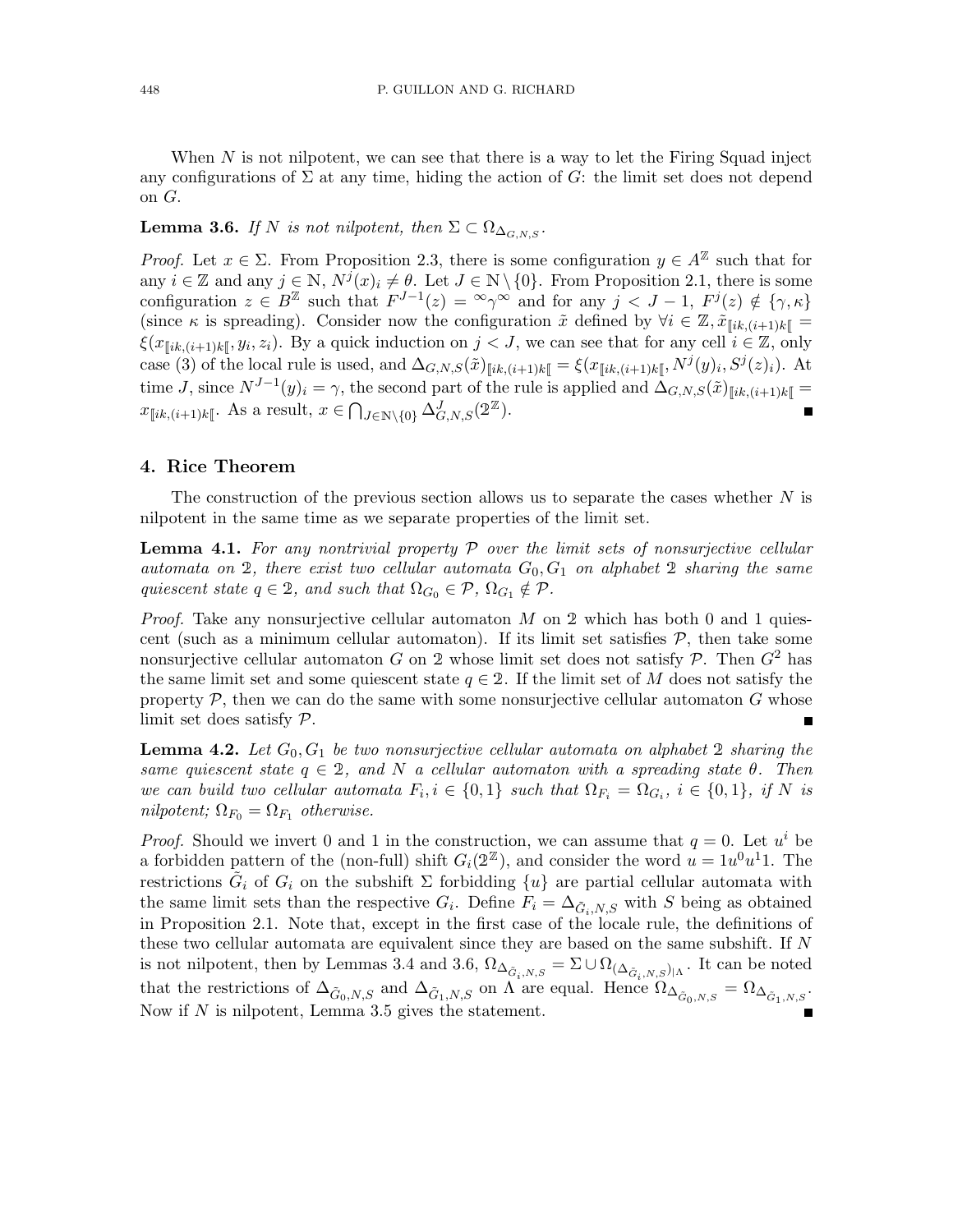Here is now the main result.

Theorem 4.3. *Let* P *be a property satisfied by the limit set of at least one nonsurjective cellular automaton on* <sup>2</sup>*, but not all. Then the problem*

Instance: *a cellular automaton* F *on* <sup>2</sup>*.* Question:  $\Omega_F \in \mathcal{P}$ ?

*is undecidable.*

*Proof.* Assume such a property  $P$  is decidable. Let  $G_i$ ,  $i \in \{0,1\}$  be as in Lemma 4.1. Let us show a procedure to decide whether a given cellular automaton  $N$  on alphabet  $A$  with spreading state  $\theta$  is nilpotent or not, which will contradict Theorem 2.2. We build the two cellular automata  $F_i$  as in Lemma 4.2 and we algorithmically check whether their limit sets satisfy property P. If  $\Omega_{F_0} \in \mathcal{P}$  and  $\Omega_{F_1} \notin \mathcal{P}$ , then N is nilpotent (otherwise the two limit sets would be equal). Otherwise, we know that one  $\Omega_{F_i}$  is not equal to  $\Omega_{G_i}$ , so N is not nilpotent.

From the decidability of the surjectivity problem, established in [AP72], we can rephrase the previous theorem as follows: surjectivity is the only nontrivial property of the limit sets of cellular automata on alphabet <sup>2</sup> to be decidable. Of course, this can be translated to any other fixed alphabet (of at least two letters).

#### 5. Perspectives

This result is a very complete one, since it states that nothing can be said algorithmically with respect to how the long-time configurations look like. In spite of this, concrete examples of properties concerned are not so numerous, except nilpotency or apparition of a given state or pattern.

This is due to the fact that it does not include any dynamical idea. Various results have been obtained in this direction, about some properties of the restriction of the cellular automaton to the limit set [dLM09], the properties of the sequences of states taken by a particular cell [CG07], or the regularity of the languages obtained this way [dL06].

Among the properties that are not known to be concerned by our result, an important open problem consists in asking whether stability, which corresponds to the fact that the limit set is reached whithin a finite number of states (and the undecidability of which is not very hard to establish anyway), is a property of the limit sets or not. This issue is linked to the understanding of the different types of limit sets we can get with cellular automata, treated in particular in [Maa95].

Note that space-time diagrams of cellular automata, which represent the superposition of successive configurations in its application, are two-dimensional subshifts of finite type, *i.e.* drawings defined by some local constraints. Hence our result directly implies some kind of Rice theorem on subshift projections (multidimensional subshifts can be defined similarly).

**Corollary 5.1.** Let  $P$  be a property satisfied by the limit set of at least one non-surjective *cellular automaton on* 2, but not all, and  $\pi : 2^{\mathbb{Z}^2} \to 2^{\mathbb{Z}}$  defined by  $\pi((x_{ij})_{i,j\in\mathbb{Z}}) = (x_{0j})_{j\in\mathbb{Z}}$ . *Then the problem*

**Instance:** *a subshift of finite type*  $\Sigma \subset 2^{\mathbb{Z}^2}$ . Question:  $\pi(\Sigma) \in \mathcal{P}$ ?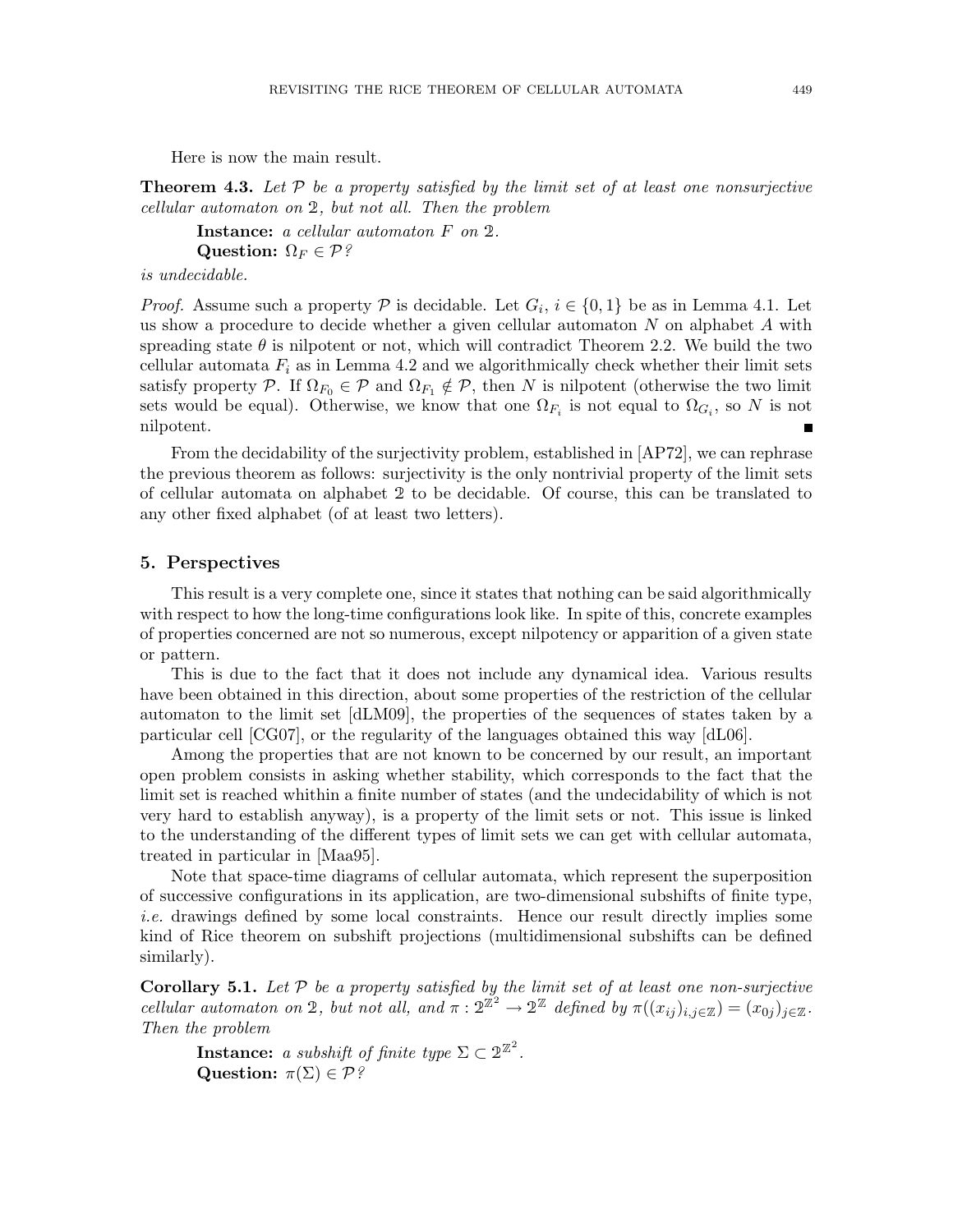#### *is undecidable.*

The previous collary can obviously be generalized to any projection defined similarly from some k-dimensional tiling to some q-dimensional tiling, where  $0 < q < k$ . This does not include the property of being the full shift, but the undecidability of this property was already a consequence of the "perpendicular" Rice theorem in [CG07].

One may also wonder what happens for higher-dimensionnal cellular automata. In this case, our construction seems to extend well. Moreover, surjectivity is also undecidable which makes any non-trivial property undecidable.

Moreover, one can ask the same question on another characteristic set of cellular automata: the ultimate set, containing all the adhering values of orbits, studied for instance in [GR08]. One can notice that, when shifting enough a cellular automaton, the limit set is unchanged but the ultimate set becomes equal to the limit set. Hence, any nontrivial property of limit sets of cellular automata, except being a full shift, is an undecidable property of the ultimate set. We can wonder if it is the case for other nontrivial properties of ultimate sets.

More generally, the Firing Squad can be seen as a very powerful tool to touch the limit set. Our binary simulation can help hide its evolution within any alphabet. This could allow other complex constructions desolidarizing the simulation of a cellular automaton and the structure of its limit set. For instance, could we build an intrinsically universal cellular automaton (*i.e.* that can simulate any other cellular automaton) whose limit set is any given subshift of finite type?

### References

| [AP72]         | S. Amoroso and Y. N. Patt. Decision procedures for surjectivity and injectivity of parallel         |
|----------------|-----------------------------------------------------------------------------------------------------|
|                | maps for tessellation structures. Journal of Computer & System Sciences, 6:448-464, 1972.           |
| [CD04]         | Julien Cervelle and Bruno Durand. Tilings: recursivity and regularity. Theoretical Computer         |
|                | <i>Science</i> , $310(1-3):469-477$ , March 2004.                                                   |
| [CFG07]        | Julien Cervelle, Enrico Formenti, and Pierre Guillon. Sofic trace of a cellular automaton. In       |
|                | S. Barry Cooper, Benedikt Löwe, and Andrea Sorbi, editors, Computation and Logic in the             |
|                | Real World, $3^{rd}$ Conference on Computability in Europe (CiE07), volume 4497 of Lecture          |
|                | <i>Notes in Computer Science</i> , pages 152–161, Siena, Italy, June 2007. Springer-Verlag.         |
| [CG07]         | Julien Cervelle and Pierre Guillon. Towards a Rice theorem on traces of cellular automata. In       |
|                | Ludek Kučera and Antonín Kučera, editors, 32 <sup>nd</sup> International Symposium on the Mathemat- |
|                | ical Foundations of Computer Science, volume 4708 of Lecture Notes in Computer Science,             |
|                | pages 310–319, Ceský Krumlov, Czech Republic, August 2007. Springer-Verlag.                         |
| [Čulík IIPY89] | Karel Culík II, Jan K. Pachl, and Sheng Yu. On the limit sets of cellular automata. SIAM            |
|                | Journal on Computing, $18(4):831 - 842$ , 1989.                                                     |
| [DB04]         | Jean-Charles Delvenne and Vincent Blondel. Quasi-periodic configurations and undecidable            |
|                | dynamics for tilings, infinite words and Turing machines. Theoretical Computer Science,             |
|                | 319:127–143, 2004.                                                                                  |
| [DFM00]        | Marianne Delorme, Enrico Formenti, and Jacques Mazoyer. Open problems on cellular au-               |
|                | tomata. Research Report 2000-25, École Normale Supérieure de Lyon, July 2000.                       |
| [DFV03]        | Bruno Durand, Enrico Formenti, and Georges Varouchas. On undecidability of equicontinu-             |
|                | ity classification for cellular automata. In Michel Morvan and Éric Rémila, editors, Discrete       |
|                | Models for Complex Systems (DMCS'03), volume AB of DMTCS Proc., pages 117-128.                      |
|                | Discrete Mathematics and Theoretical Computer Science, June 2003.                                   |
| [dL06]         | Pietro di Lena. Decidable properties for regular cellular automata. In Gonzalo Navarro,             |
|                | Leopoldo E. Bertossi, and Yoshiharu Kohayakawa, editors, 4 <sup>th</sup> IFIP International Confer- |
|                | ence on Theoretical Computer Science (TCS'06), volume 209 of International Federation for           |
|                | <i>Information Processing</i> , pages 185–196, Santiago, Chile, August 2006. Springer.              |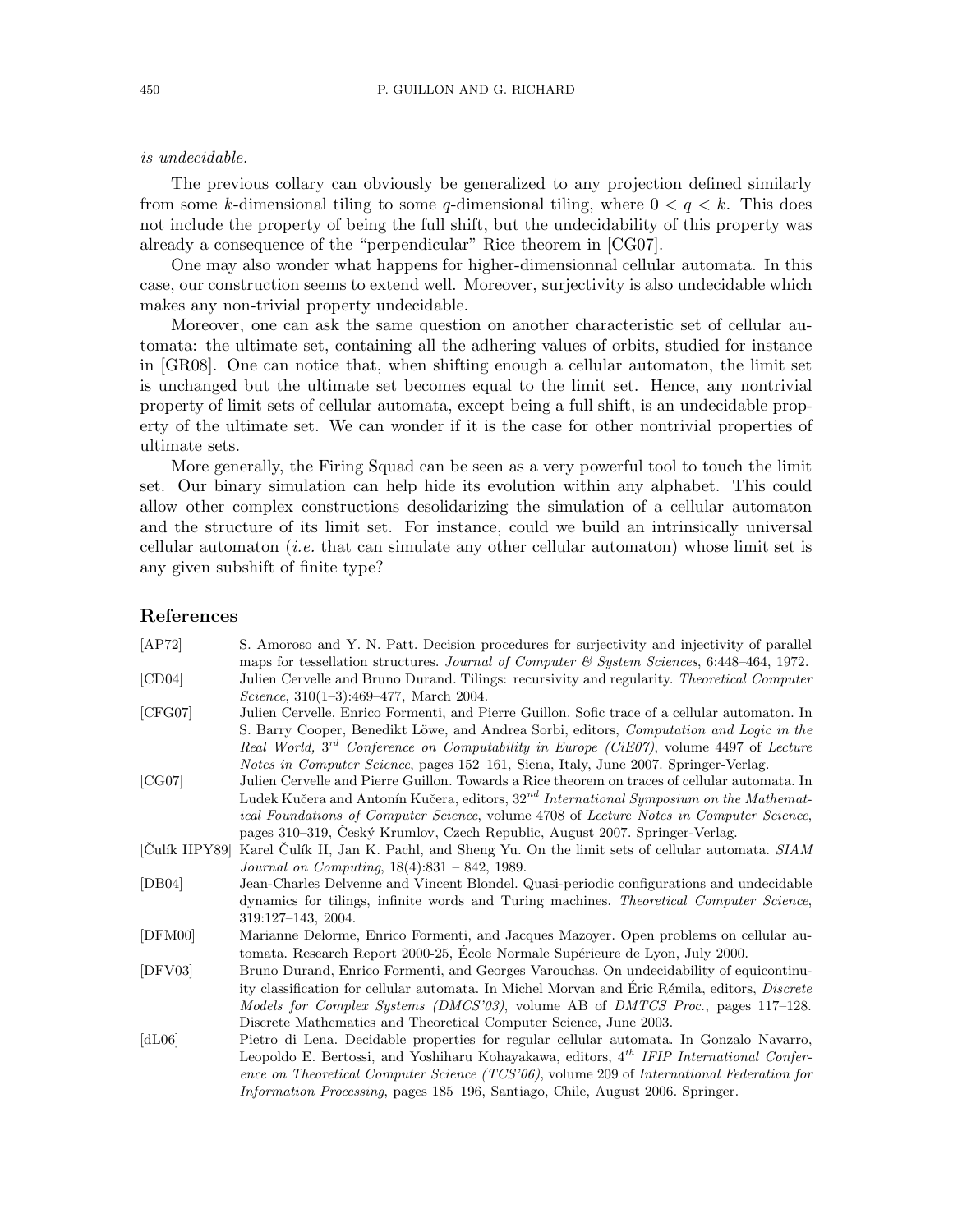| [dLM09]               | Pietro di Lena and Luciano Margara. Undecidable properties of limit set dynamics of cellular<br>automata. In Susanne Albers and Jean-Yves Marion, editors, $26th International Symposium$<br>on Theoretical Aspects of Computer Science (STACS'09), pages 337-348, Freiburg, Germany,                                                                                             |
|-----------------------|-----------------------------------------------------------------------------------------------------------------------------------------------------------------------------------------------------------------------------------------------------------------------------------------------------------------------------------------------------------------------------------|
|                       | February 2009. IBFI Schloss Dagstuhl.                                                                                                                                                                                                                                                                                                                                             |
| [GR08]                | Pierre Guillon and Gaétan Richard. Nilpotency and limit sets of cellular automata. In Ed-<br>ward Ochmański and Jerzy Tyszkiewicz, editors, $33^{rd}$ International Symposium on the Math-<br>ematical Foundations of Computer Science (MFCS'08), volume 5162 of Lecture Notes in<br>Computer Science, pages 375–386, Toruń, Poland, August 2008. Springer-Verlag.                |
| [Hed69]               | Gustav A. Hedlund. Endomorphisms and automorphisms of the shift dynamical system.<br>Mathematical Systems Theory, $3:320 - 375$ , 1969.                                                                                                                                                                                                                                           |
| [Hur87]               | Lyman P. Hurd. Formal language characterization of cellular automaton limit sets. Complex<br>systems, $1:69 - 80$ , 1987.                                                                                                                                                                                                                                                         |
| [Kar92]               | Jarkko Kari. The nilpotency problem of one-dimensional cellular automata. SIAM Journal<br>on Computing, 21(3):571-586, 1992.                                                                                                                                                                                                                                                      |
| [Kar94a]              | Jarkko Kari. Reversibility and surjectivity problems of cellular automata. Journal of Com-<br>puter and System Sciences, $48(1):149-182$ , 1994.                                                                                                                                                                                                                                  |
| [Kar94b]              | Jarkko Kari. Rice's theorem for the limit sets of cellular automata. Theoretical Computer<br>Science, $127(2):229-254$ , 1994.                                                                                                                                                                                                                                                    |
| [Kar05]               | Jarkko Kari. Theory of cellular automata: A survey. Theoretical Computer Science, 334:3-33,<br>2005.                                                                                                                                                                                                                                                                              |
| [LW08]                | Grégory Lafitte and Michael Weiss. Computability of tilings. In Giorgio Ausiello, Juhani<br>Karhumäki, Giancarlo Mauri, and Luke Ong, editors, 5 <sup>th</sup> IFIP International Conference on<br>Theoretical Computer Science (TCS'08), volume 273 of International Federation for Infor-<br>mation Processing, pages 187–201, Milano, Italy, September 2008. Springer, Boston. |
| [Maa95]               | Alejandro Maass. On the sofic limit set of cellular automata. Ergodic Theory & Dynamical<br><i>Systems</i> , 15:663-684, 1995.                                                                                                                                                                                                                                                    |
| [Maz $96$ ]           | Jacques Mazoyer. On optimal solutions to the firing squad synchronization problem. Theo-<br><i>retical Computer Science</i> , $168(2):367 - 404$ , 1996.                                                                                                                                                                                                                          |
| [Mo <sub>064]</sub> ] | Edward F. Moore. The firing squad synchronisation problem. In Addison-Wesley, editor,<br>Sequential machines, Selected papers, pages 213–214, 1964.                                                                                                                                                                                                                               |
| [Pou08]               | Victor Poupet. Translating partitioned cellular automata into classical cellular automata. In<br>Bruno Durand, editor, Journées Automates Cellulaires, 1 <sup>st</sup> Symposium on Cellular Automata<br>$(JAC'08)$ , pages 130–140, Uzès, France, April 2008. MCCME Publishing House, Moscow.                                                                                    |
| [Ric53]               | Henry Grodon Rice. Classes of recursively enumerable sets and their decision problems.<br>Transactions of the American Mathematical Society, 74(2):358-366, 1953.                                                                                                                                                                                                                 |
| [vN66]                | John von Neumann. Theory of Self-Reproducing Automata. University of Illinois Press,<br>Champaign, IL, USA, 1966.                                                                                                                                                                                                                                                                 |